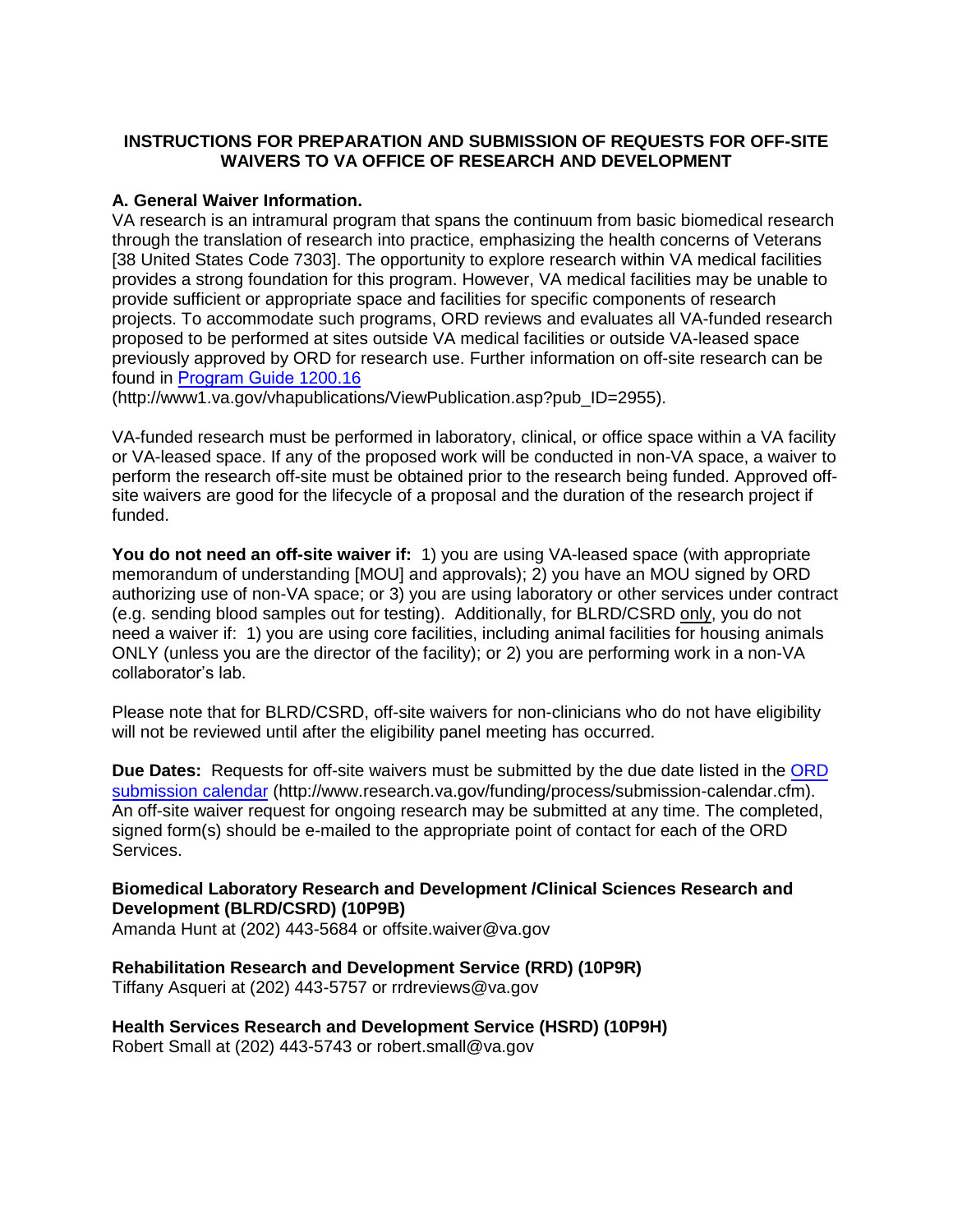**B. Partial Off-site Waiver.** An electronic template is available at <https://www.research.va.gov/resources/policies/default.cfm>

**C. Full Off-site Waiver.** It is not customary to grant full off-site waivers. They are considered only under special circumstances.

Any full off-site waiver request must include 1) Administrative support and oversight for off-site investigators should be comparable to on-site support; and 2) Each station requesting an off-site waiver must be able to demonstrate that VA-funded investigators occupy all usable VA lab space.

**1. Format.** Use standard paper size (8 ½" x 11), at least one-half inch margins (top, bottom, left, and right), single-spaced typed pages with Arial, Helvetica, Palatino Linotype, or Georgia typeface, a black font color, and a font size of 11 points or larger. Type density, including characters and spaces, must be no more than 15 characters per horizontal inch. There may be no more than six lines per vertical inch on a page.

**2. Content.** Each application should consist of the following materials:

# **a. A cover sheet listing the following information in the order specified:**

(1) TITLE: FULL OFF-SITE WAIVER REQUEST,

- (2) Approving Research Service (BLRD, CSRD, RRD, or HSRD),
- (3) VA medical center name and address,
- (4) Investigator's name and degree(s),
- (5) Investigator's title and VA appointment (in 8ths),
- (6) Review cycle or submission deadline for proposed research to be conducted off-site,
- (7) Title of investigator's research proposal,
- (8) Proposed Off-site location,

(9) Name, title, and signature of the Associate Chief of Staff for Research and Development, and

(11) Name, title, and signature of the medical center Director.

#### **b. A narrative describing the following:**

#### (1) **Importance of the Research to the VA Research Portfolio and Patient-care Mission.**

The importance of the proposed area of research to Veterans' health issues and the contribution of the specific research to our understanding or treatment of a particular disease or health problem must be clearly described.

(2) **Need to Use Unique or Specialized Facilities or Equipment not Available at VA.**  Describe the specialized equipment or unique facilities that are not available or cannot be reproduced at VA. Briefly explain why the proposed research cannot be done without access to these facilities or equipment.

#### (3) **Lack of a Suitable or Sufficient Performance Site Within VA Space.**

If adequate space for an investigator's research program is not available on-site, the medical center must demonstrate that VA-funded investigators occupy all usable VA laboratory space or